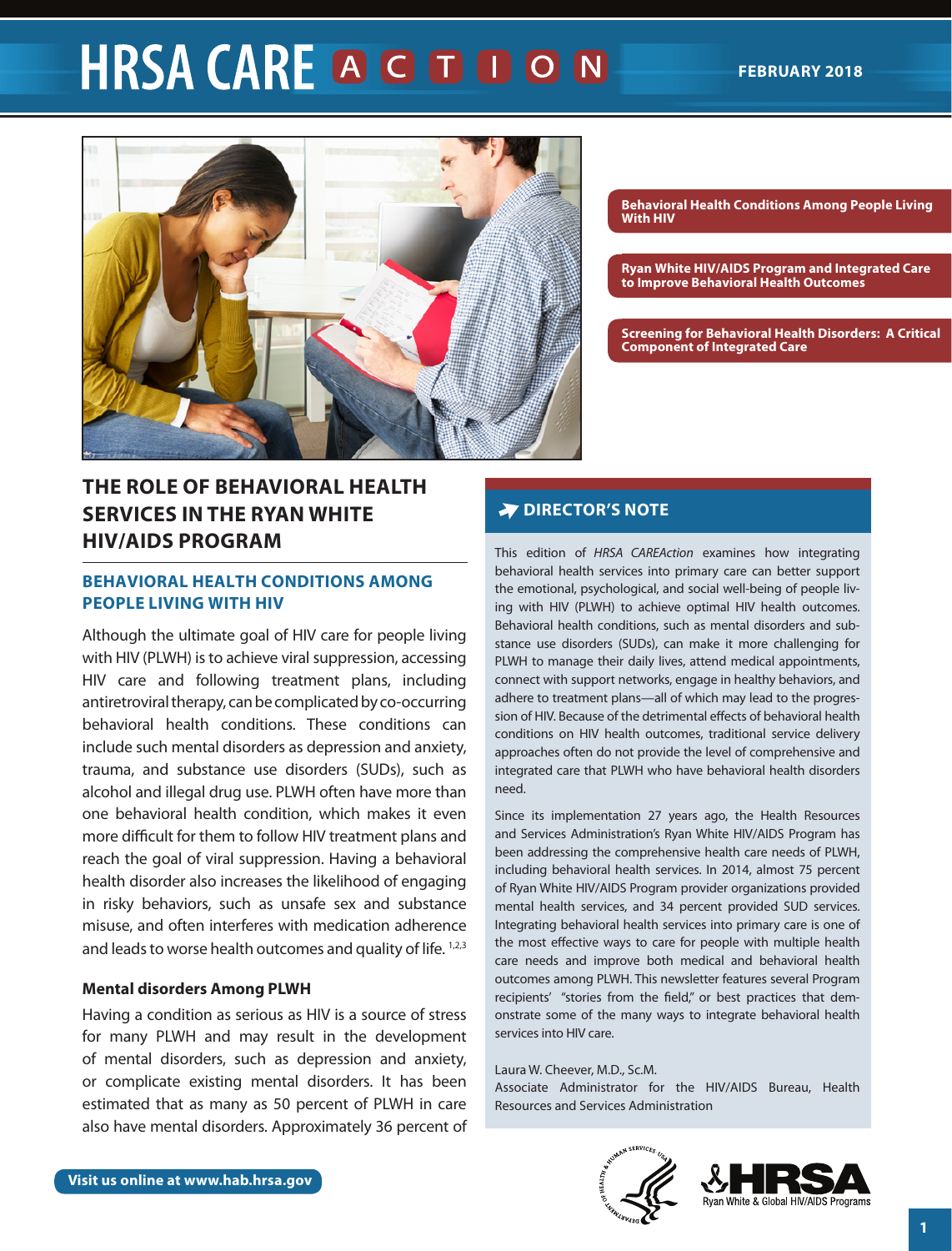these have depression, and 16 percent have anxiety.<sup>4</sup> A 2008 study stated that the rate of co-occurring mental disorders among PLWH was so high that "having a single mental health diagnosis was the exception rather than the rule."<sup>5</sup> Depression rates among PLWH receiving care are about three times higher than in the general population.<sup>6</sup> Anxiety symptoms are common among people with depression and can develop or recur for many reasons, including a patient's worries about HIV infection and treatment or issues unrelated to HIV. Depression, anxiety, and other mental disorders can have profound effects on the physical and mental well-being of a person living with HIV. Research shows that depression may lower immune function, increase the risk of heart disease and other comorbidities, and result in early death.<sup>7</sup>

#### **Trauma Among PLWH**

Many PLWH in need of behavioral health services have experienced or witnessed interpersonal and/or community-level trauma, such as physical and sexual abuse, verbal abuse or assault, neglect, bullying, and community-based violence. These experiences may lead to symptoms of posttraumatic stress disorder (PTSD), including depression and anxiety, and may worsen the overall health and function of PLWH. Trauma can also result in social isolation, feelings of anger and distrust, and SUDs. PLWH who experience trauma have higher rates of mental health conditions than the general population. Approximately 42 percent of PLWH have experienced trauma and live with PTSD. Additionally, women experience PTSD at a much higher rate than men.<sup>8</sup> One study found that approximately 30 percent of HIV-positive women experience PTSD more than five times the rate of PTSD among non-HIVpositive women—and about 55 percent of HIV-positive women experience intimate partner violence, which is more than twice the national rate.<sup>9</sup> Among HIV-positive men who have sex with men (MSM), 35 percent report childhood sexual abuse.10

## **SUDs Among PLWH**

PLWH, including those with mental disorders, have high rates of having a past or current history of a substance use disorder from alcohol or drug use. According to data from the National Survey on Drug Use and

## **TRAUMA-INFORMED CARE APPROACH AS PART OF INTEGRATED SERVICES**

Providing sensitive and safe trauma-informed care helps to ensure the best possible health outcomes for survivors of trauma. Trauma-informed care is an approach in which providers—

- Understand the effects of past or current traumas in clients' lives and paths for recovery
- Recognize the signs and symptoms of trauma
- Respond to the effects of trauma by integrating practices and procedures on an organizational and individual level to help treat, empower, and heal patients who have experienced or are experiencing trauma.

The Illinois Department of Public Health (IDPH), a Ryan White HIV/AIDS Program recipient, emphasizes trauma-informed care through training for case managers. "Internally at the health department, we have done a significant amount of work on reducing the silos within IDPH—on the work that we're doing within trauma—so that we can learn from each other and collaborate with each other," explained Elizabeth McChesney, Client Services Coordinator for IDPH's program. IDPH added questions from the Adverse Childhood Experience module in the Behavioral Risk Factor Surveillance System to its online consumer needs assessment. The data collected ultimately help inform how IDPH provides HIV care and treatment.

Health, approximately 28 percent of PLWH aged 12 or older reported engaging in binge alcohol use in the past month.11 Approximately 66 percent of PLWH have used illicit drugs, 16.5 percent have a history of intravenous drug use, and 24 percent of PLWH report receiving treatment for SUDs. An estimated 10 to 28 percent of PLWH have co-occurring SUDs and mental disorders. SUDs can lead to risky sexual behaviors, such as having sex without a condom and having multiple partners, behaviors that increase the risk of HIV transmission. Having a SUD also makes it difficult for PLWH to adhere to HIV treatment and attain the goal of viral suppression.<sup>12</sup>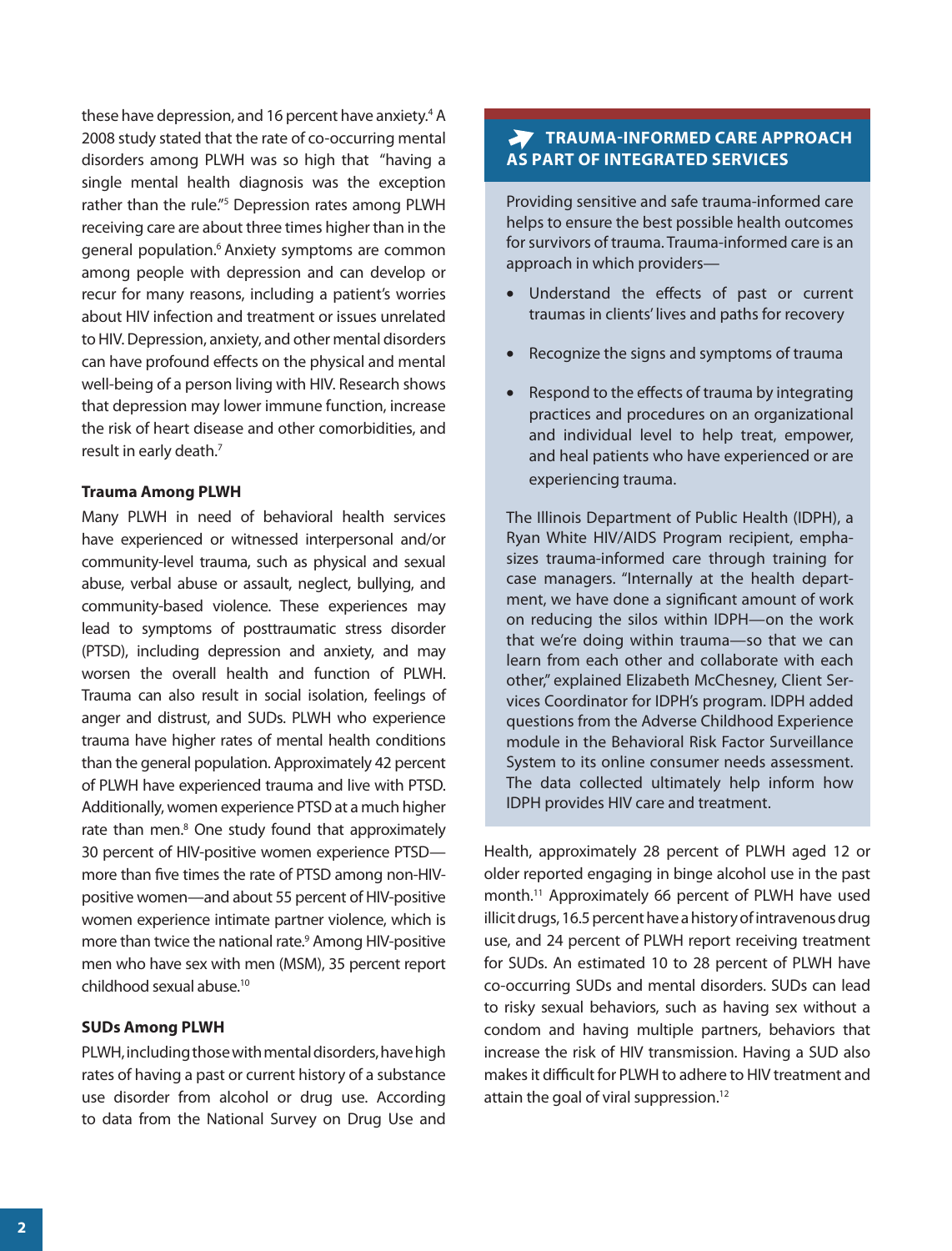## <span id="page-2-0"></span>**RYAN WHITE HIV/AIDS PROGRAM AND INTEGRATED CARE TO IMPROVE BEHAVIORAL HEALTH OUTCOMES**

PLWH benefit from comprehensive and integrated HIV care that provides access, coordination and linkages to mental health, trauma, and substance use evaluation, treatment, and services within the same system or facility. PLWH may encounter numerous obstacles to accessing behavioral health services in a traditional medical care setting, as well as poor integration of behavioral health and primary care services. These obstacles may include stigma and discrimination associated with HIV, behavioral health issues, or being part of a vulnerable population—including low-income PLWH who are uninsured and underserved, ethnic/minority populations, youth, older adults, and women—which may limit access to care and services. PLWH who have behavioral health conditions also may mistrust the medical system, which may affect their willingness to receive and maintain HIV care. Additionally, receiving behavioral care in traditional medical settings with providers who are not educated about PTSD and not trained in using a trauma-informed care approach, for example, may be distressing for PLWH who have experienced trauma and may exacerbate or trigger a negative memory to the trauma. Survivors of trauma, in particular, may also have difficulty answering intimate personal questions, removing their clothing, and having a physical exam, all of which may be perceived as invasive or threatening. They also may mistrust or be intimidated by the power dynamics of the doctor-patient relationship or the gender of the health care provider.

Unlike traditional medical systems, Ryan White HIV/AIDS Program recipients provide a comprehensive system of integrated HIV primary medical care—including specialized services using a trauma-informed care approach to respond to the effects of trauma on PLWH, case management and other essential support services, and medications—to PLWH who are uninsured and underserved. More than 550,000 people receive services through the Ryan White HIV/AIDS Program each year. Since the Program's inception 27 years ago, Ryan White HIV/AIDS Program recipients and providers have been addressing the health needs of PLWH through a patientcentered, team-based approach that integrates and

coordinates behavioral and primary medical services. This integrated model of care is uniquely equipped to identify and respond to clients' behavioral health challenges because it allows providers to collaborate with one another and to assess and refer patients for specialized behavioral health disorder treatment within the same health care system or facility. It has further demonstrated improved health outcomes for PLWH because it increases accessibility to appropriate treatment and care, thus ultimately helping to achieve viral suppression. In 2016, approximately 85 percent of the Program's clients achieved viral suppression—the goal of HIV care.

## **Features of Integrated Behavioral Health Care**

Effective, integrated behavioral health care is dependent on such features as dedicated and trained staff from multiple disciplines, co-located care services, a system for screening and referral of clients for behavioral health treatment, and ongoing communication between Ryan White HIV/AIDS Program providers and clients.<sup>13, 14, 15</sup>

**Multidisciplinary team.** The multidisciplinary care team comprises a range of providers with well-defined roles within the team, including primary medical practitioners and professionals—such as physicians and nurse practitioners—community health workers, peer navigators, social workers, psychiatrists, psychologists, addiction counselors, case managers, and medical assistants.

**Co-located services.** When primary and behavioral health services are located within the same medical system and facility—also known as a "one-stop shop" approach—or when linkages and referrals to behavioral health services are offered, clients are more likely to engage in and stay in care and receive appropriate treatment.

#### **Screening and referral for behavioral health**

**disorders.** An integrated approach to HIV care enables providers to identify and evaluate patient health care needs and refer those patients with mental health conditions, trauma/PTSD, and SUDs to trained specialists for behavioral health services. See **Screening for Behavioral Health Disorders: A Critical Component of Integrated Care**.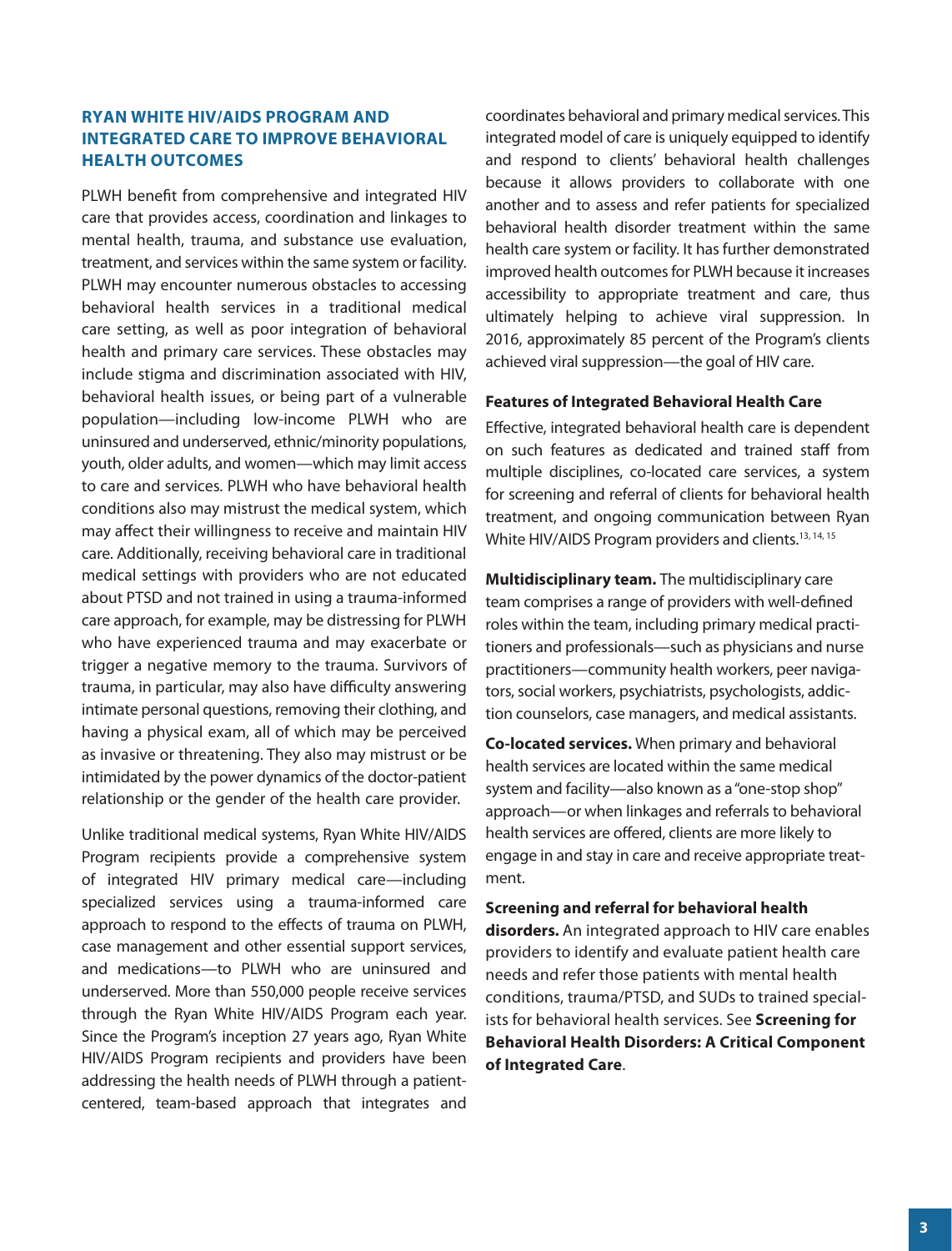<span id="page-3-0"></span>**Staff training.** For behavioral health care to be most effective, the whole health team—from office receptionists and intake specialists to providers and peer navigators benefits from regularly scheduled training. Staff training may focus on identifying patients with behavioral health conditions; how mental illness, trauma, and SUDs may affect the lives of clients; how to sensitively interact with clients who have experienced trauma/PTSD; and other relevant topics.

**Patient engagement and empowerment.** Ongoing engagement and communication between health care providers and clients build trust and also may improve behavioral health outcomes for PLWH. Clients are better able to make informed health care decisions when Ryan White HIV/AIDS Program providers share and discuss HIV care options and listen to what matters most to the patient. Other positive outcomes may include greater retention in HIV care, improving medical adherence, and lowering health care costs.

**Communication among health care staff.** Ongoing effective communication and collaboration among providers is vital to ensure that clients receive the care they need. Integrated care teams use informal face-to-face conversations between providers who may encounter each other in a hallway, for example, and more structured types of communication, such as daily "huddles" and weekly, biweekly, and monthly meetings to review clients' care, treatment plans, and clinical progress. Using this approach, primary care providers and behavioral health specialists also review one another's client notes via electronic medical records, consult with one another, and address treatment plans as needed, including medications, talk therapy, and educational interventions to help clients with HIV also manage their behavioral health conditions.

## **SCREENING FOR BEHAVIORAL HEALTH DISORDERS: A CRITICAL COMPONENT OF INTEGRATED CARE**

Routine screening and identifying substance use and mental disorders as early as possible are critical components of integrated care. Incorporating screenings

and referrals into behavioral health services can help PLWH with behavioral health conditions stay engaged in care and improve overall treatment outcomes. For example, early detection of SUDs through screening can result in timely intervention and treatment, including medicationassisted treatment, which can make a considerable difference in outcomes. The Health Resources and Services Administration's (HRSA) HIV/AIDS Bureau (HAB) requires Ryan White HIV/AIDS Program providers to follow the *U.S. Department of Health and Human Services (HHS) Guidelines for Use of Antiretroviral Agents in Infected Adults and Adolescents*. The guidelines include screening for clinical depression and substance use and, if identified, creating a follow-up treatment plan to help clients address and manage these issues. Ryan White HIV/AIDS Program providers and organizations have access to a wide variety of tools to screen for behavioral health conditions.

The [Substance Abuse and Mental Health Services](https://www.integration.samhsa.gov/)  [Administration \(SAMHSA\)-HRSA Center for Integrated](https://www.integration.samhsa.gov/) [Health Solutions \(CIHS\)](https://www.integration.samhsa.gov/) and the Ryan White HIV/AIDS Program Part F [AIDS Education and Training Center](https://aidsetc.org/resource/depression-screening-tools) Pr[ogram](https://aidsetc.org/resource/depression-screening-tools) offer a variety of screening tools and resources to help Ryan White HIV/AIDS Program providers and organizations enhance their integrated HIV and behavioral health care approaches. These include the following:

- Depression: Patient Health Questionnaire 2 and 9 (PHQ 2 and PHQ 9)
- Anxiety Disorders: Generalized Anxiety Disorder 7 (GAD-7) question tool
- Substance Use Disorders: Alcohol Use Disorders Identification Test (AUDIT), CAGE AID, Drug Abuse Screen Test (DAS T-10), and other tools
- Trauma: Life Events Checklist and Primary Care PTSD (PC-PTSD) Screen

HIV providers also can incorporate the [Screening, Brief](https://www.integration.samhsa.gov/clinical-practice/sbirt) [Intervention and Referral to Treatment](https://www.integration.samhsa.gov/clinical-practice/sbirt) (SBIRT) model into their routine care. SBIRT is an evidence-based practice used to deliver early intervention and treatment to people with, or at risk for SUDs. SBIRT has three steps: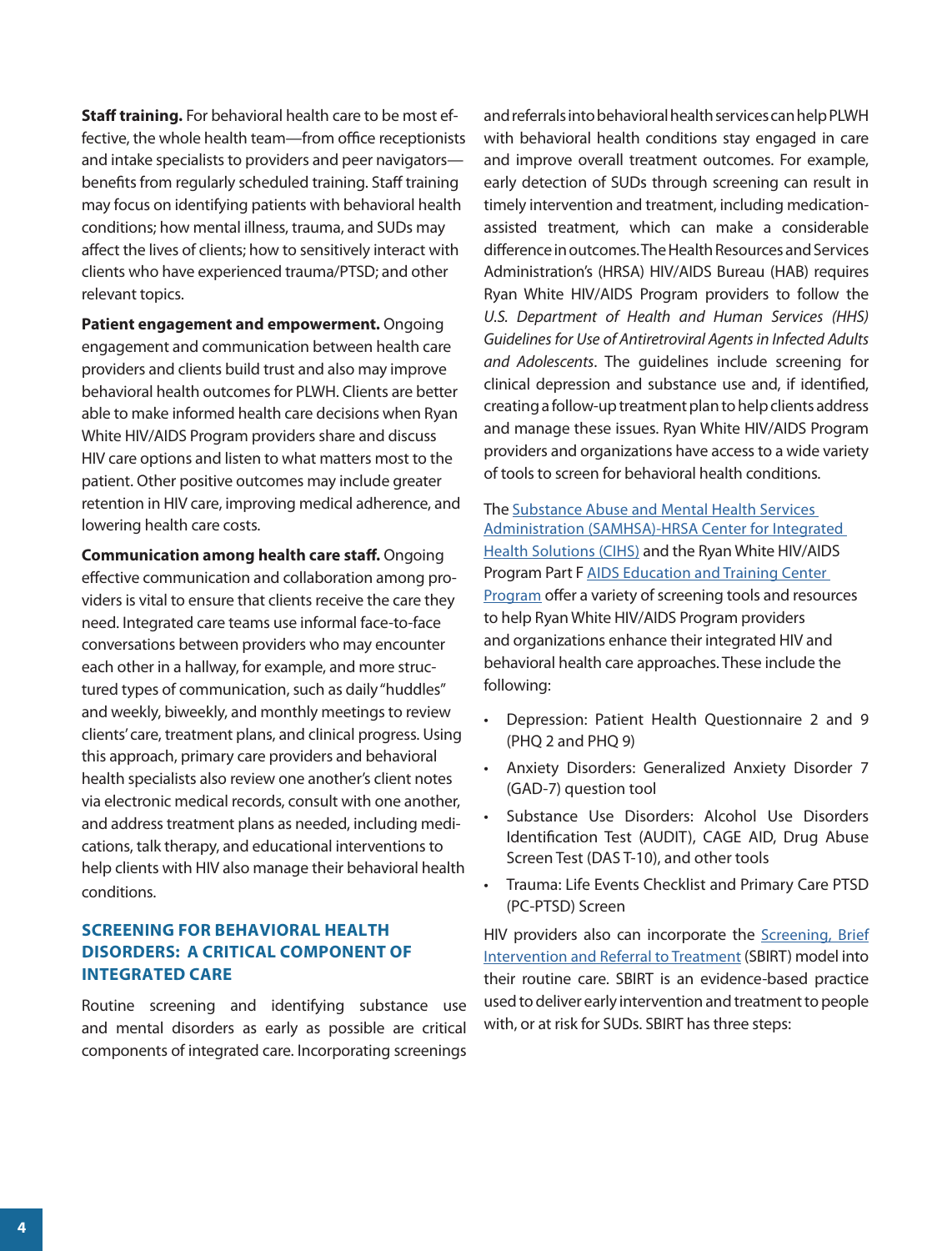- 1. Screening for risky substance use behaviors using standardized screening tools
- 2. Conducting a brief intervention or conversation between health care provider and patient about risky substance use behaviors. Provider offers feedback and advice.

## **Stories From the Field: Ryan White HIV/AIDS Program at CarePoint Health and the Center for Comprehensive Care**

The Ryan White HIV/AIDS Program-funded CarePoint Health system and The Center for Comprehensive Care in Hudson County, New Jersey, provide comprehensive and integrated medical services, including behavioral health care and case management, to children, adolescents, and adults infected with HIV. CarePoint Health, which includes three area hospitals, delivers HIV health services in communities highly affected by HIV, especially among bilingual racial/ethnic minorities. CarePoint Health's client population comprises 41 percent Hispanics, 23 percent black/African Americans, and the remaining population mainly Whites. The client population at the Center for Comprehensive Care is primarily black/African American, followed by Hispanics/Latinos, Whites, and Asians.

Both CarePoint Health and The Center for Comprehensive Care offer on-site behavioral health care and treatment services. Such medical services as psychiatry, behavioral health screening and referral, counseling, and primary care, as well as laboratory services, all are located within one setting. This comprehensive and integrated approach ensures a thorough and effective process for identifying, treating, and retaining clients. Whitney Bracco, program director for the Center for Comprehensive Care, stated, "The one-stop shop is our unique feature and is responsible for our successful program. Clients like the fact that all services are available in one location, and they do not need to go outside."

Gustavo Valdes-Rivera, CarePoint Health director for the Ryan White HIV/AIDS Program, said, "Be very aware of the community you serve. Since we serve over 40 percent Hispanics, we have on-site bilingual program services." CarePoint Health also provides financial aid for transportation, medications, etc., to

3. Referring patients for additional treatment based on screening results.

SBIRT was developed in response to a recommendation by the Institute of Medicine for community-based screening of behavioral health risks, including substance use.

clients in need—which is critical for keeping patients in care and improving patient outcomes.

Patients referred to services are screened every six months for behavioral health conditions to identify such HIV comorbidities as depression. Appropriate follow-ups and referrals are recommended to the clients by their assigned case managers based on their screening results. According to Mr. Valdes-Rivera, "Case managers are essential to the process. They stay in close contact with patients and hold bimonthly meetings with health care providers to facilitate communication and help ensure that patients receive and stay in behavioral health care." Mr. Valdes-Rivera stated that this "enhanced communication has led to increased medication adherence, engagement, and treatment rates among patients with behavioral health conditions at CarePoint Health." Ms. Bracco also emphasized that case managers are essential and added, "The Center for Comprehensive Care also owes its success to having on-site behavioral health staff, such as psychiatrists, psychiatric nurse practitioners, and counselors, as well as case managers. Our collaborative, integrated approach to HIV care further aids in identifying and addressing the clients' behavioral health disorders, making the program successful."

## **Stories From the Field: The City of Milwaukee, WI Ryan White HIV/AIDS Program at AIDS Resource Center of Wisconsin (ARCW)**

ARCW has 10 statewide offices and clinics that provide a robust array of integrated services and act as medical homes to nearly 3,600 clients in the state of Wisconsin. ARCW serves a demographic consisting of 50 percent Whites, 45 percent black/African Americans, and 5 percent other demographics, with most clients living below the poverty level. Its integrated services include co-located medical, dental, and mental health clinics, along with a pharmacy, a food pantry, legal services, an HIV prevention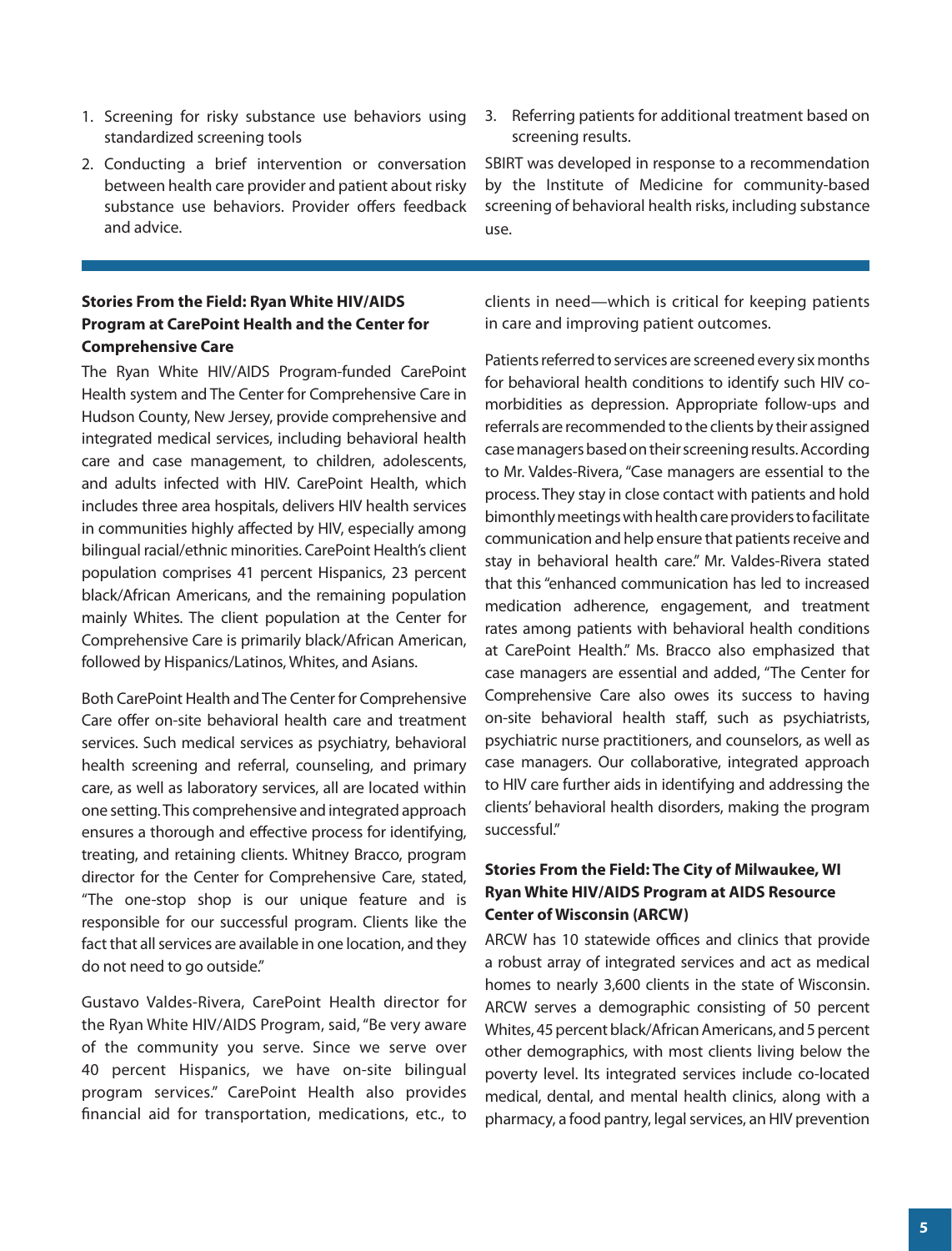program, and social work case management services, ensuring that PLWH thrive, not merely survive.

ARCW's integrated approach emphasizes the need for health care teams to include physicians, nurse practitioners, nurses, dentists, mental health therapists, lawyers, nutritionists, social workers, and case managers. Dr. Kevin Roeder, senior director of behavioral services, said, "By providing integrated medical, behavioral, and social services, along with an accessible electronic health records system, we elevate coordination of care for our clients to the highest level." The clinical liaison program ensures that a therapist for clients to talk to is available in the clinic daily. Along with screening for depression and other mental health conditions, ARCW provides neuropsychological assessments for clients aged 50 or older. Research indicates that PLWH aged 50 or older have an increased risk of neurocognitive issues associated with aging. Dr. Debra Endean, vice president and chief operating officer, emphasized the need to start with the client: "Think about your patient holistically and avoid artificial distinctions between care for the body and care for the mind: it's care for the person."

## **Stories From the Field: Prism Health North Texas, Dallas, TX**

Prism Health North Texas provides HIV care services to a population comprised of nearly 60 percent racial and ethnic minorities. Its integrated behavioral health services program is successful as a result of co-locating services, according to Dr. Manisha Maskay, chief program director. "Most of the clients we serve like the one-stop shop approach since they do not have to go anywhere else to get services." The in-house access to behavioral health counselors, psychiatrists, and mental health providers facilitates screening, treating, and retaining clients living with HIV and behavioral health conditions. In their clinics,

the most common behavioral health disorders observed are major depressive disorder, post-traumatic stress disorder, and methamphetamine use disorder, according to Dr. Maskay. "Integrating behavioral health services in our program has benefited our patients in multiple ways, including attaining 90 percent viral suppression and improved medical adherence, which is very encouraging."

Communication among the team and with the client also is very important for successful treatment and medication adherence. The staff, including the case managers and clinical providers, have regularly scheduled case conferences. Shared electronic health systems are another important aspect of the successful program. The case managers, behavioral health counselors, psychiatrists, and other team members all have access to the client's health information, leading to better patient outcomes.

Although the program is successful, one challenge that Prism Health North Texas faces is access to and availability of trained and culturally competent behavioral health counselors, including mental health providers who thoroughly understand the environment and nature of treating people living with chronic conditions like HIV. Dr. Maskay explained, "We believe in the harm-reduction approach that employs a set of practical strategies and ideas aimed at reducing negative consequences associated with drug use. This leads to improved patient outcomes."

#### *HRSA CARE Action*

#### **Publisher**

U.S. Department of Health and Human Services Health Resources and Services Administration, HIV/AIDS Bureau 5600 Fishers Lane, Mail Stop 09SWH03 Rockville, MD 20857 Telephone: 301.443.1993

Prepared for HRSA/HAB under Contract No. HHSH250201500003A

#### **Photographs**

Cover: ShutterStock

Copies are available for download at [www.hab.hrsa.gov.](www.hab.hrsa.gov)

This publication lists non-federal resources in order to provide additional information to consumers. The views and content in these resources have not been formally approved by the U.S. Department of Health and Human Services (HHS) or the Health Resources and Services Administration. Neither HHS nor HRSA endorses the products or services of the listed resources.